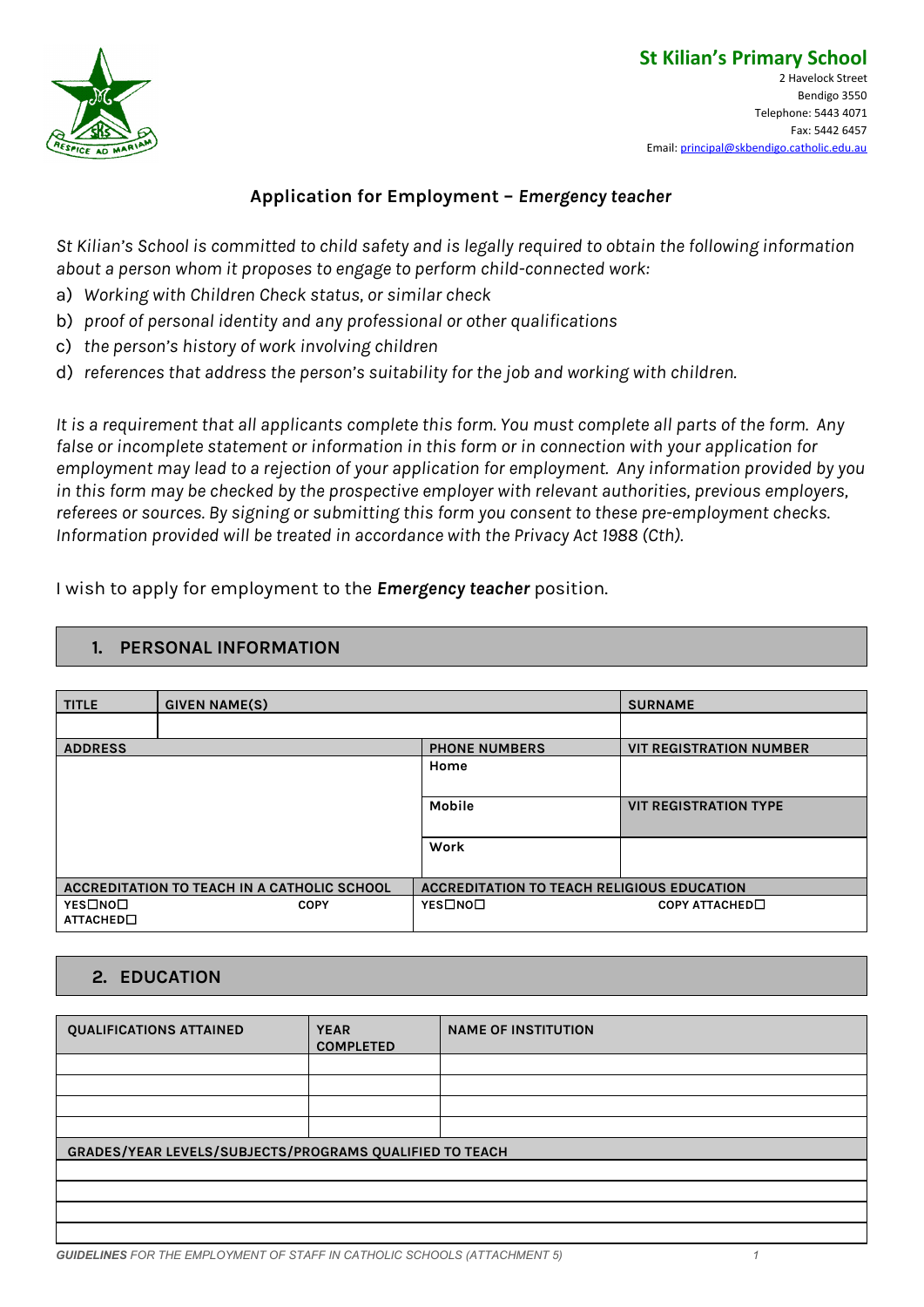### **3. CURRENT EMPLOYMENT**

| <b>POSITION</b>                                                    |
|--------------------------------------------------------------------|
|                                                                    |
| <b>PHONE NUMBER</b>                                                |
|                                                                    |
| <b>DATE BEGAN</b>                                                  |
|                                                                    |
| DUTIES (FOR EXAMPLE: SUBJECTS/GRADES TAUGHT IF CURRENTLY TEACHING) |
|                                                                    |
|                                                                    |
|                                                                    |
|                                                                    |
|                                                                    |
|                                                                    |

#### **4. PREVIOUS EMPLOYMENT**

|                                                                                                  |                         | <b>DATES</b> |    |
|--------------------------------------------------------------------------------------------------|-------------------------|--------------|----|
| <b>EMPLOYER'S NAME AND ADDRESS</b>                                                               | <b>POSITIONS/DUTIES</b> | <b>FROM</b>  | то |
|                                                                                                  |                         |              |    |
|                                                                                                  |                         |              |    |
|                                                                                                  |                         |              |    |
|                                                                                                  |                         |              |    |
|                                                                                                  |                         |              |    |
| (Note: You must list all previous employers. If more space is required, attach a separate sheet) |                         |              |    |

# **5. VOLUNTEER/WORK EXPERIENCE**

|                                                                                               |                         | <b>DATES</b> |           |
|-----------------------------------------------------------------------------------------------|-------------------------|--------------|-----------|
| <b>ORGANISATION'S NAME AND ADDRESS</b>                                                        | <b>POSITIONS/DUTIES</b> | <b>FROM</b>  | <b>TO</b> |
|                                                                                               |                         |              |           |
|                                                                                               |                         |              |           |
|                                                                                               |                         |              |           |
|                                                                                               |                         |              |           |
|                                                                                               |                         |              |           |
| (Note: You must list all previous places of volunteer work where such work involved children. |                         |              |           |
| If more space is required, attach a separate sheet)                                           |                         |              |           |

#### **6. REFEREES**

| <b>NAME</b> | <b>POSITION</b> | SCHOOL/COMPANY | <b>PHONE NUMBER</b> |
|-------------|-----------------|----------------|---------------------|
|             |                 |                |                     |
|             |                 |                |                     |
|             |                 |                |                     |
|             |                 |                |                     |
|             |                 |                |                     |
|             |                 |                |                     |
|             |                 |                |                     |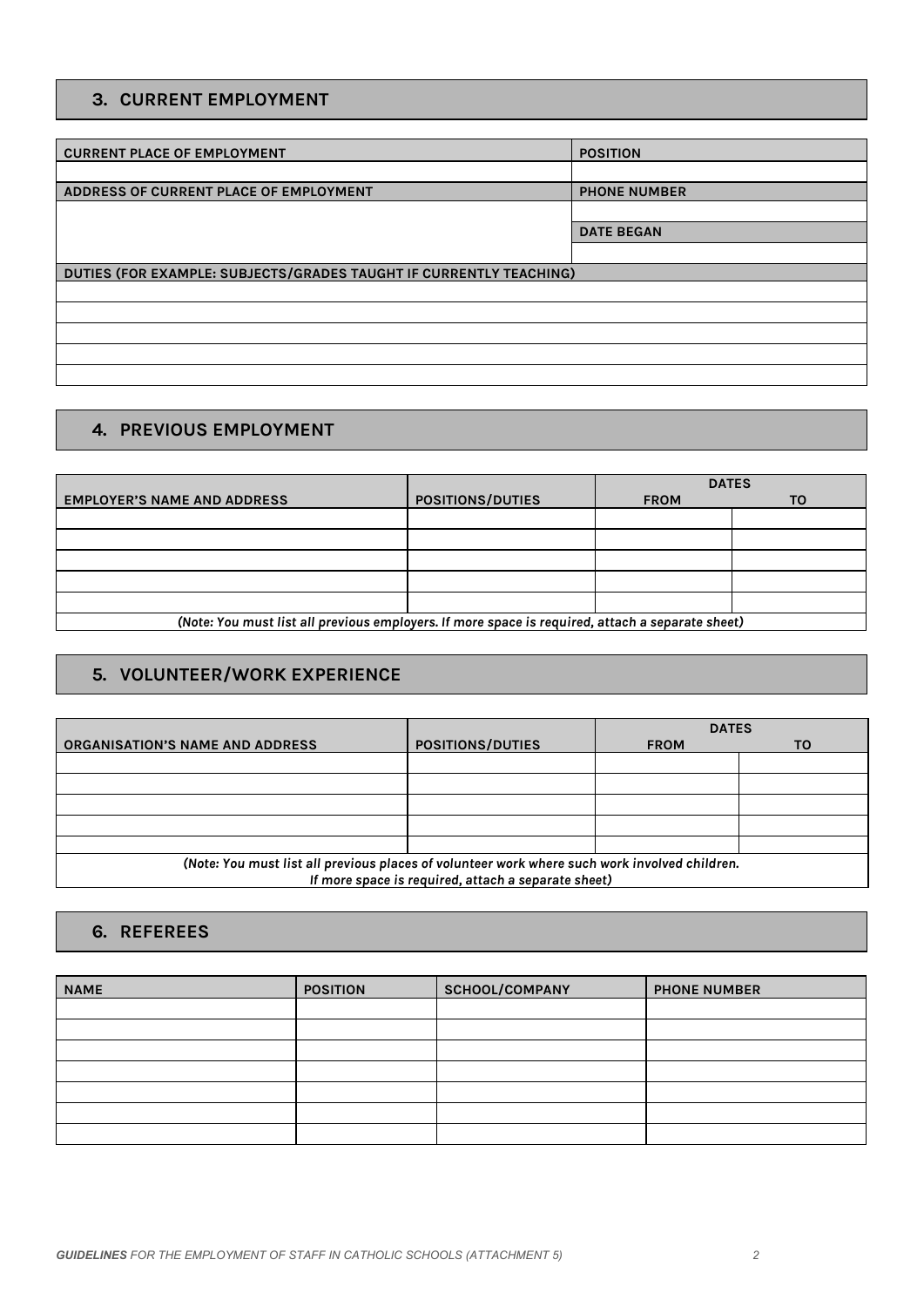## **Pre-Employment Disclosure Questions**

It is an inherent requirement of the position that you be a person suitable to work in child-connected work. Each of the following questions are relevant to the prospective employer understanding and determining your likely ability to carry out the inherent requirements of the advertised position. You must answer each question.

| $\vert$ 1.                                                                                                                                                                                                                                                                                                                                                                | Have you ever had any disciplinary action taken against you by an employer (e.g. received a warning or<br>had your employment terminated) in relation to any inappropriate or unprofessional conduct? |  |
|---------------------------------------------------------------------------------------------------------------------------------------------------------------------------------------------------------------------------------------------------------------------------------------------------------------------------------------------------------------------------|-------------------------------------------------------------------------------------------------------------------------------------------------------------------------------------------------------|--|
| NO <sub>1</sub>                                                                                                                                                                                                                                                                                                                                                           | YES                                                                                                                                                                                                   |  |
|                                                                                                                                                                                                                                                                                                                                                                           | If yes, please provide details:                                                                                                                                                                       |  |
|                                                                                                                                                                                                                                                                                                                                                                           |                                                                                                                                                                                                       |  |
|                                                                                                                                                                                                                                                                                                                                                                           |                                                                                                                                                                                                       |  |
|                                                                                                                                                                                                                                                                                                                                                                           |                                                                                                                                                                                                       |  |
| 2.                                                                                                                                                                                                                                                                                                                                                                        | Have you ever been the subject of an allegation of inappropriate or unprofessional conduct which has<br>been substantiated by an employer or other body?                                              |  |
| NO <sub>1</sub>                                                                                                                                                                                                                                                                                                                                                           | YES                                                                                                                                                                                                   |  |
|                                                                                                                                                                                                                                                                                                                                                                           | If yes, please provide details:                                                                                                                                                                       |  |
|                                                                                                                                                                                                                                                                                                                                                                           |                                                                                                                                                                                                       |  |
|                                                                                                                                                                                                                                                                                                                                                                           |                                                                                                                                                                                                       |  |
|                                                                                                                                                                                                                                                                                                                                                                           |                                                                                                                                                                                                       |  |
| 3.                                                                                                                                                                                                                                                                                                                                                                        | Have you ever been found guilty of a criminal offence or are you currently facing criminal charges?                                                                                                   |  |
| NO <sub>1</sub>                                                                                                                                                                                                                                                                                                                                                           | YES                                                                                                                                                                                                   |  |
|                                                                                                                                                                                                                                                                                                                                                                           | If yes, please provide details:                                                                                                                                                                       |  |
|                                                                                                                                                                                                                                                                                                                                                                           |                                                                                                                                                                                                       |  |
|                                                                                                                                                                                                                                                                                                                                                                           |                                                                                                                                                                                                       |  |
|                                                                                                                                                                                                                                                                                                                                                                           |                                                                                                                                                                                                       |  |
| Do you consent to the prospective employer contacting the appropriate person at any or all of your<br>4.<br>current or former employers (including any retired person who at the relevant time may have been<br>employed by a former employer) to confirm the accuracy of your answers in questions 1-3 above and to<br>ask about your suitability to work with children? |                                                                                                                                                                                                       |  |
| NO <sub>1</sub>                                                                                                                                                                                                                                                                                                                                                           | YES                                                                                                                                                                                                   |  |
|                                                                                                                                                                                                                                                                                                                                                                           | If no, this will be discussed further if you are offered an interview.                                                                                                                                |  |